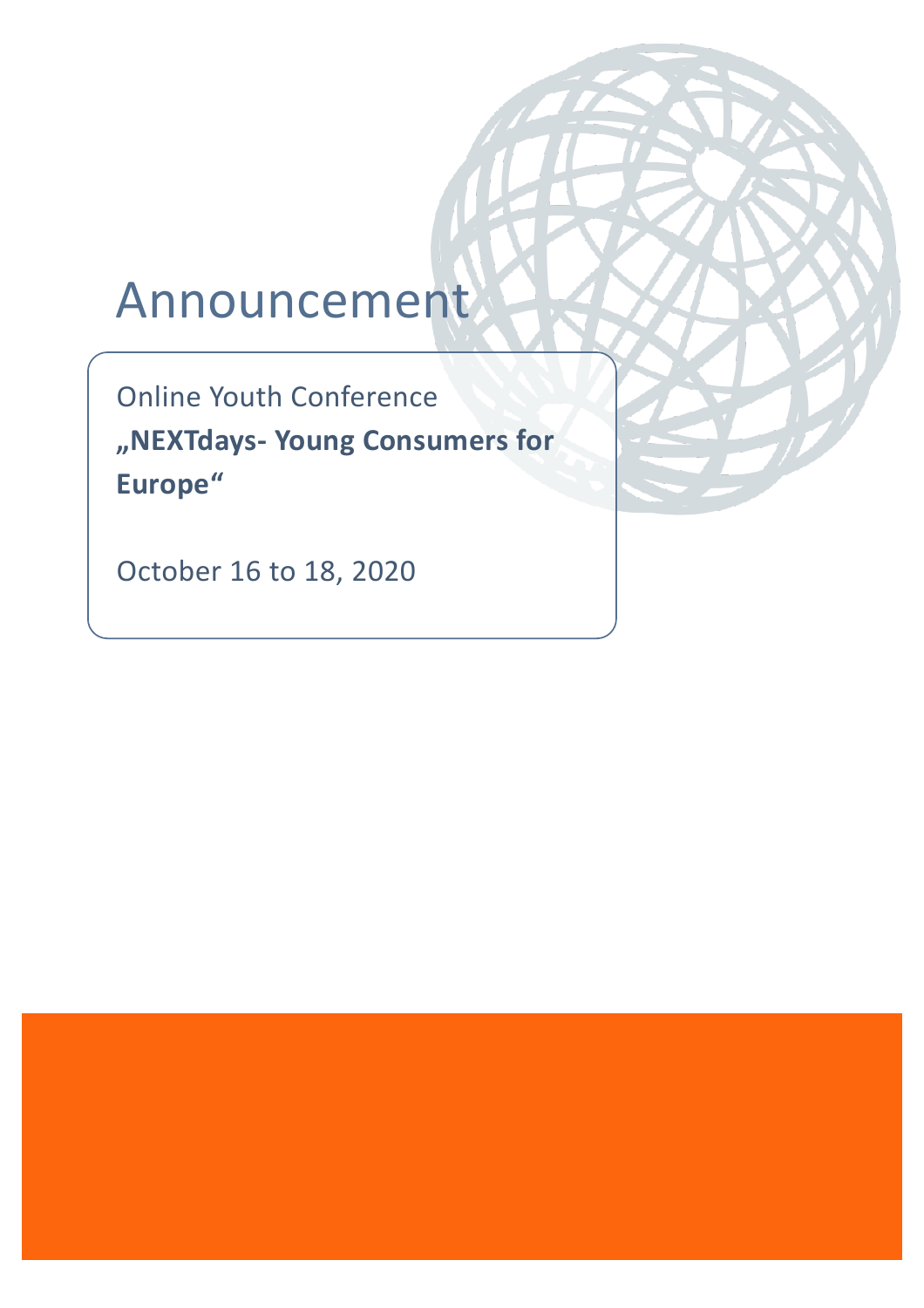## Invitation to the Youth Conference

In 2015, the agenda 2030 was adopted by the United Nations General Assembly in New York, defining a roadmap for the future in order to ensure a decent existence worldwide. As part of it, 17 Sustainable Development Goals (SDGs) on sustainable politics have been established by considering economic, ecologic as well as social development aspects. These goals aim at reducing poverty and hunger worldwide, improving health, ensuring equal rights, giving access to education and health and protecting the planet.

In this context, a forward-looking and sustainable consumer policy can play an important role. It can create framework conditions which do not only take into consideration individual interests, but also implement sustainability objectives in the interest of future generations. The consumer policy also gives advice and information and motivates the consumers. It has an impact on consumer behaviour since consumers are then more oriented towards quality and sustainability characteristics of products, services and manufacturing processes, thus generating a stronger demand for sustainable products and sustainable production. This kind of consumer policy also affects young people's life, since it is mostly in their interest to preserve natural resources for future generations. In addition, especially young consumers will significantly shape the future through their behaviour.

In the second half of 2020, Germany took over the Presidency of the EU Council. During the Presidency, one of the key objectives shall be to implement sustainability. The project **"NEXTdays- Young Consumers for Europe"** intends to make a contribution to this and to make European young peoples' voices heard when expressing their ideas, opinions and interests concerning questions about the future consumer policy. As part of an open online consultation, young people from different European countries get the opportunity to identify together the most important aspects related to the sustainability goals like *sustainable consumption and production patterns and climate protection measures*. The emerging issues and questions will provide the basis for a youth conference, where 40 committed young people from different European countries discuss together how to implement the sustainability goals and set a European Youth Agenda for sustainable consumer policy. The young peoples' key messages will be presented in a video at the "Consumer Days", organized by the Federal Ministry of Justice and Consumer Protection within the framework of the EU Council Presidency. We cordially invite all interested young people to attend this youth conference and to vote the topics beforehand in our online consultation.